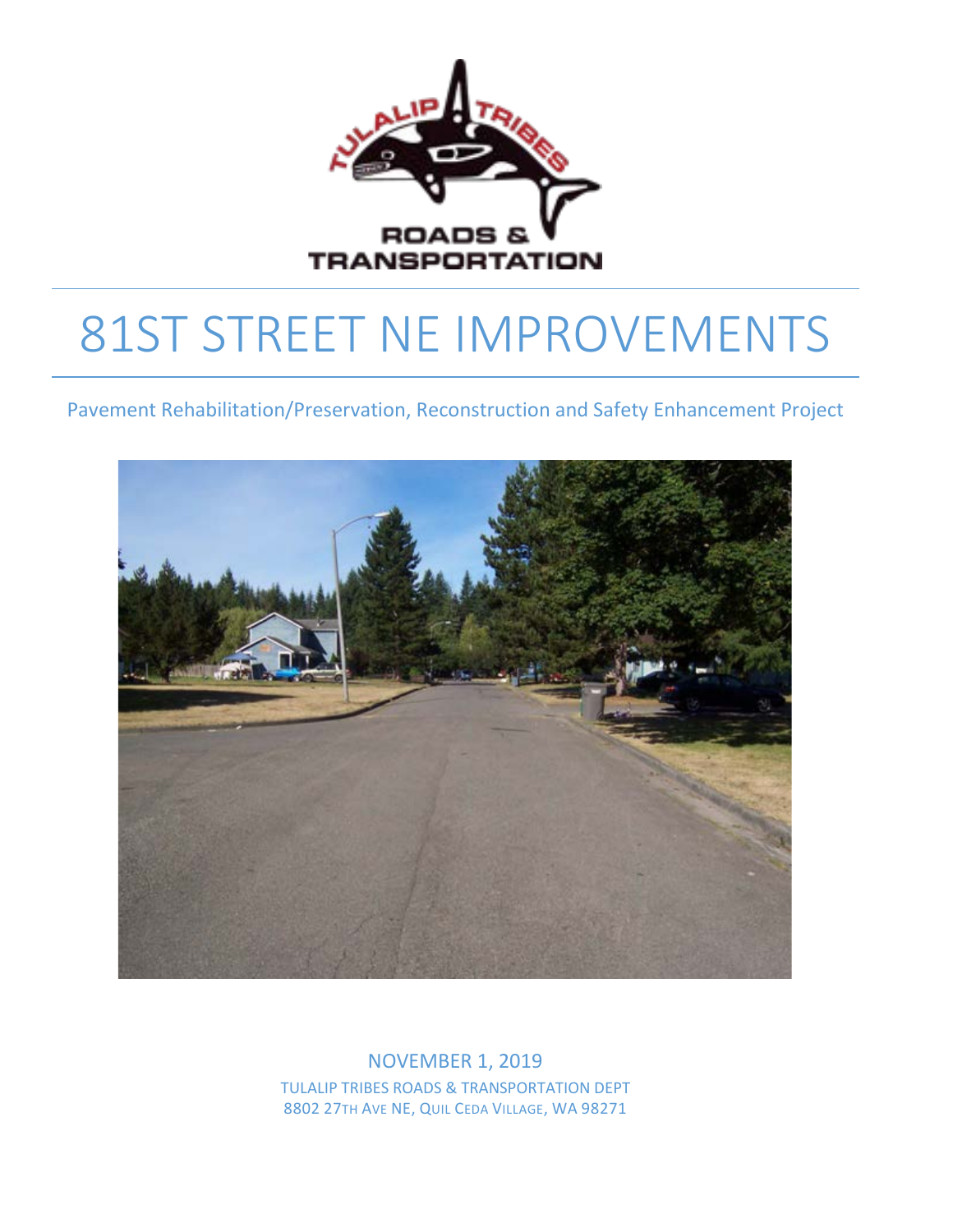# **REQUEST FOR PROPOSAL**

## **REQUEST FOR PROPOSAL The Tulalip Tribes 81st Street NE Project Pavement Rehabilitation and Safety Improvements**

## **1.0 INTRODUCTION**

The Tulalip Tribes of Washington ("Tribes") is soliciting qualified Engineering (Construction, Infrastructure) firms to submit Proposals including preliminary and final design, engineering, and construction documents for the pavement rehabilitation and safety improvements for the 81st Street NE project.

All proposals are required to include evidence of experience in projects of similar scale and complexity along with bonding capability in excess of the estimated cost of construction.

Proposers shall abide by The Tulalip Code, Chapter 9.05 – TERO Code which provides NAOB preference in contracting goods and services. Additionally, The Tulalip Tribes' Board of Directors has the authority to require those employers subject to The Tulalip Code, Chapter 9.05 – TERO Code and applicable federal laws and guidelines, to give preference to Indians in hiring, promotions, training, and all other aspects of employment. Proposers shall comply with The Tulalip Code and the rules, regulations, and orders of the TERO Commission. For more information about the Tulalip Code, Chapter 9.05 – TERO Code, contact The Tulalip Tribes' TERO Department at 6406 Marine Drive, Tulalip, Washington 98271, Office (360) 716- 4747 or Facsimile (360) 7160249. The Tulalip TERO Code is available for review on the Tulalip TERO website: [www.tulaliptero.com](http://www.tulaliptero.com/) [.](http://www.tulaliptero.com/)

#### **2.0 SUBMITTAL REQUIREMENTS AND DEADLINE**

Interested applicants should provide the following information:

- 1. Qualifications/Expertise of organization;
- 2. Qualifications of proposed staff;
- 3. Previous experience in producing similar plans;
- 4. Proposed project approach;
- 5. Proposed project delivery; and,
- 6. Proposed project timeline and cost per work item.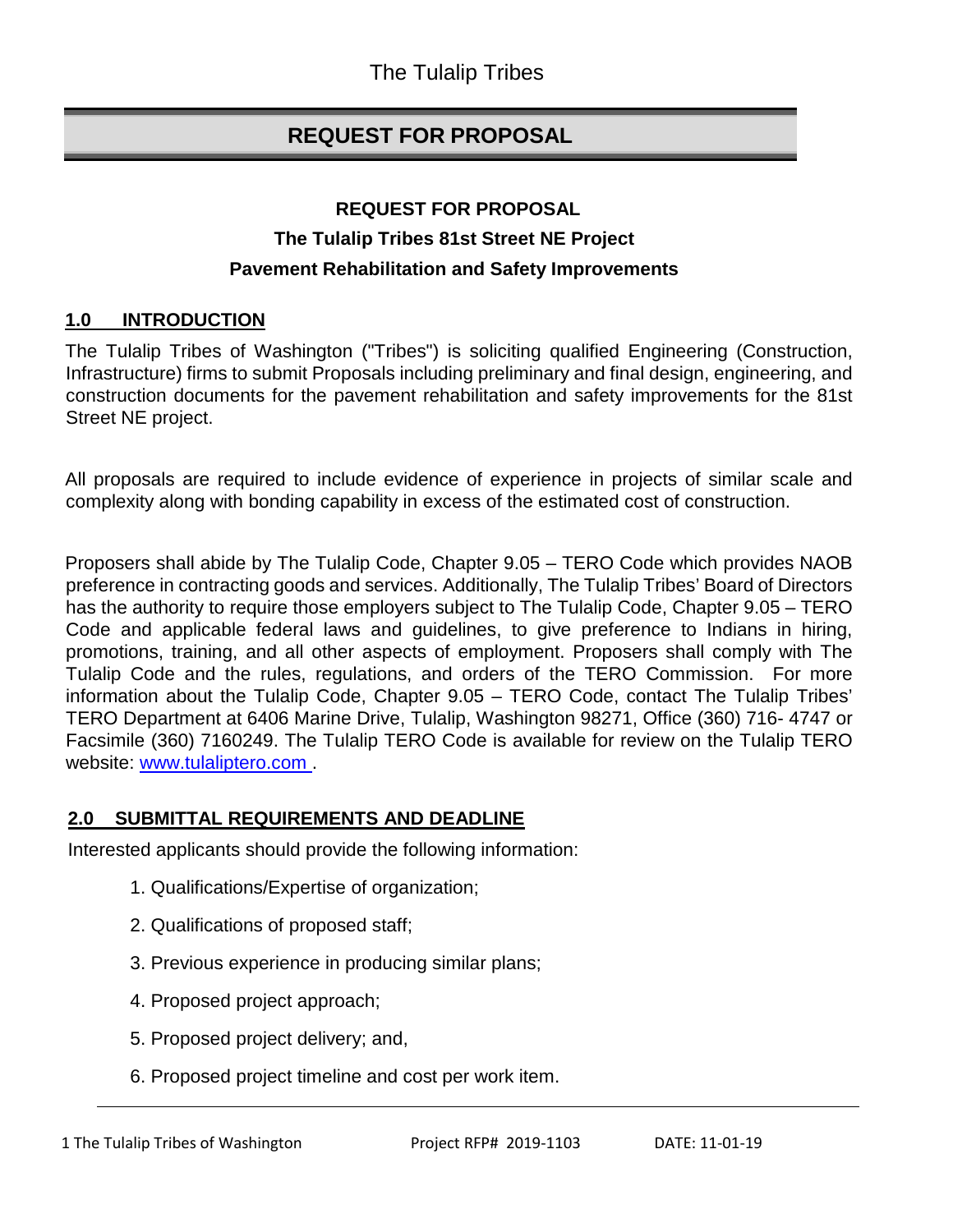An original and three (3) bound copies of the Proposal containing the information and documentation requested in this RFP must be received, in a sealed envelope, at the Quil Ceda Village Administration Office no later than **2:00 p.m. on Wednesday, December 18th, 2019.** Faxed submittals will not be accepted. Emailed proposals may be emailed to Debra Bray at [dbray@tulaliptribes-nsn.gov](mailto:dbray@tulaliptribes-nsn.gov) . Proposals sent by mail or courier shall be sent to the address below:

> Debra Bray, Tulalip Tribes Roads & Transportation Manager 8802 27<sup>th</sup> Ave NE, Quil Ceda Village, WA 98271 [dbray@tulaliptribes-nsn.gov](mailto:dbray@tulaliptribes-nsn.gov) (360) 716-5022

## **3.0 PROJECT DESCRIPTION**

81st Street NE is located off of 27<sup>th</sup> Avenue. This residential two lane road is part of the Tulalip Quil2 housing development. Improvements include milling and resurfacing of the existing asphalt pavement to address rutting, cracking, and other distresses, which will provide a new fully paved two lane road. Additional improvements include revisions to the storm water conveyance system, illumination and signage, ADA accommodations, and other improvements, as needed, on 81st Street NE (Route # 1050/810-840). Speed bumps/humps are to be evaluated for need and replacement along 81st Street NE (Route # 1050/810-840). The project design (bid documents, plans and specifications) and all physical construction on the 81st Street NE pavement rehabilitation and safety improvements project should be completed by fall of 2020.

## **4.0 SCOPE OF SERVICES**

The consultant will be responsible for preparing engineering designs and construction documents necessary to permit, bid and re-construct or preserve roadways, including geotechnical analysis for pavement sections, surveying and base map, ADA compliance, NEPA documentation, identification of drainage, striping, signage, and lighting improvements, if warranted, right-of-way plans and needs, and permitting.

Required Design standards:

AASHTO

ADA

**MUTCD** 

Washington State Department of Ecology Stormwater Manual for Western Washington

The Tulalip Tribes have identified the following items as key elements for the Project and expect the selected Engineering (Construction, Infrastructure) firm to implement these concepts and practices on the Project. Proposers should take note of the emphasis placed upon these items.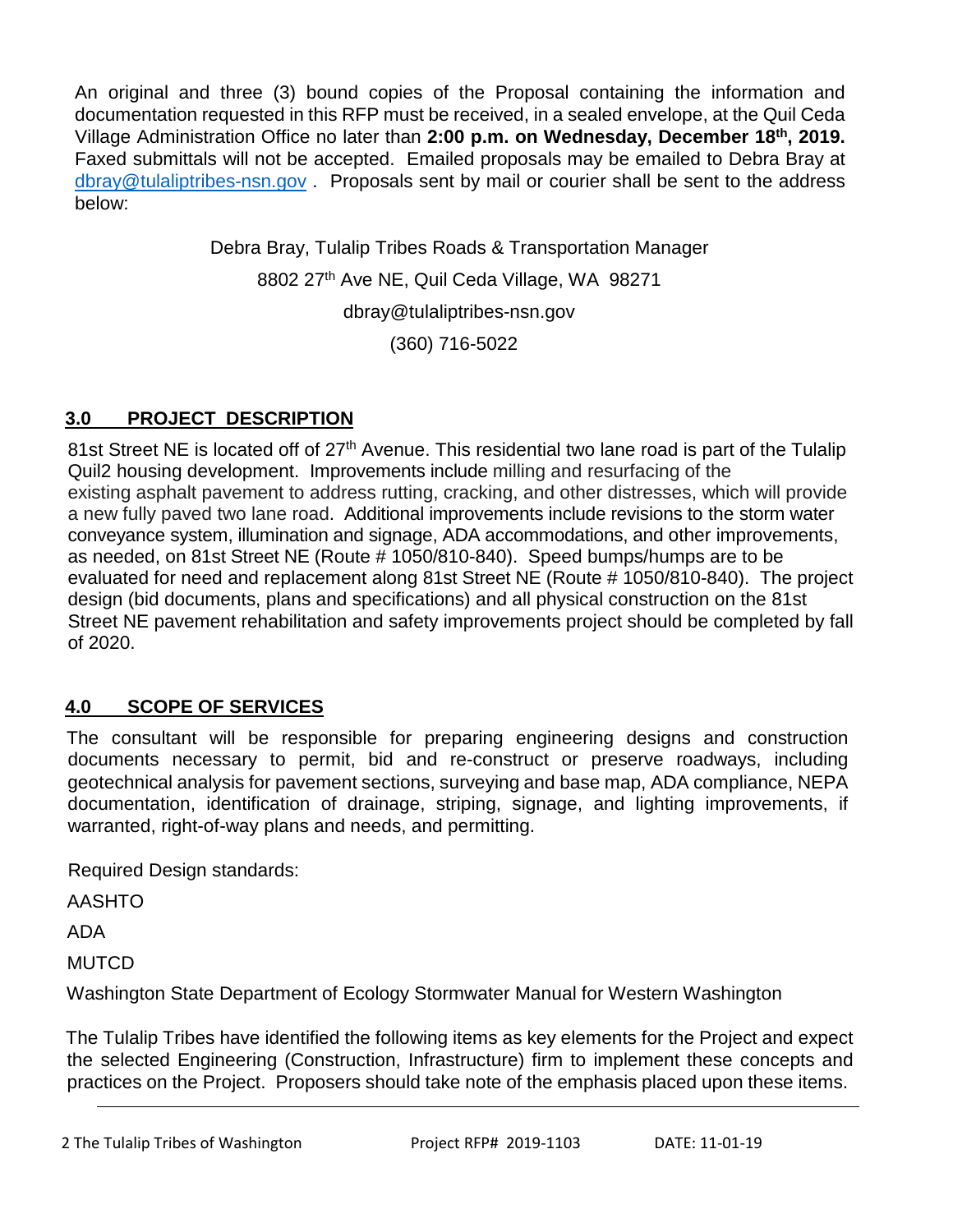- 1. TERO Participation: Native American participation in both employment and contracting on the Project is paramount. The Engineering (Construction, Infrastructure) firm selected will be required to develop a plan for maximizing TERO Participation in subcontracting and employment and for monitoring and enforcing subcontractor TERO participation requirements during construction.
- 2. Cost Estimating: Early in the design phase, the Engineering (Construction, Infrastructure) team will collaborate in the development of a cost model that will establish the initial budget parameters and controls for all of the project components and systems. This will establish the baseline for all future cost estimating efforts and evaluation of the project design against the project budget.
- 3. Design Deliverables: As the design progresses, the content, format, schedule and review process of the design deliverables will be will be established by the Tribes and design and engineering Team in accordance with the needs of the Project. The design and engineering Team shall be guided by the principles of eliminating waste, minimizing costs, maximizing efficiency, and achieving the Owner's program and quality objectives.

Below is a summary of the scope of work:

#### Field Survey:

The engineering team will conduct field survey and prepare a base map including but not limited to, section corners, property corners, monuments, control points, topography, natural features and manmade features.

#### Environmental Documents:

The engineer will take the lead in preparing the NEPA environmental review documents.

#### Permitting:

The owners representative will prepare documents and applications needed to obtain a ROW Use permits and any other permits necessary to advance this project.

#### Geotechnical Engineering:

The engineer will conduct geotechnical evaluations to determine pavement design recommendations for pavement rehabilitation projects

#### Preliminary Design:

The engineer will produce a preliminary design plan showing all proposed features to be constructed. The plan will show enough dimension and informational call outs to clearly describe the proposed features to be constructed. The preliminary design plan will then be reviewed by the Tribe.

## Draft and Final Contract Bid Documents:

The engineer will produce Draft and Final Contract Plans, including, but not limited to:

## 1. Index, Vicinity Map and Summary of Quantities Sheet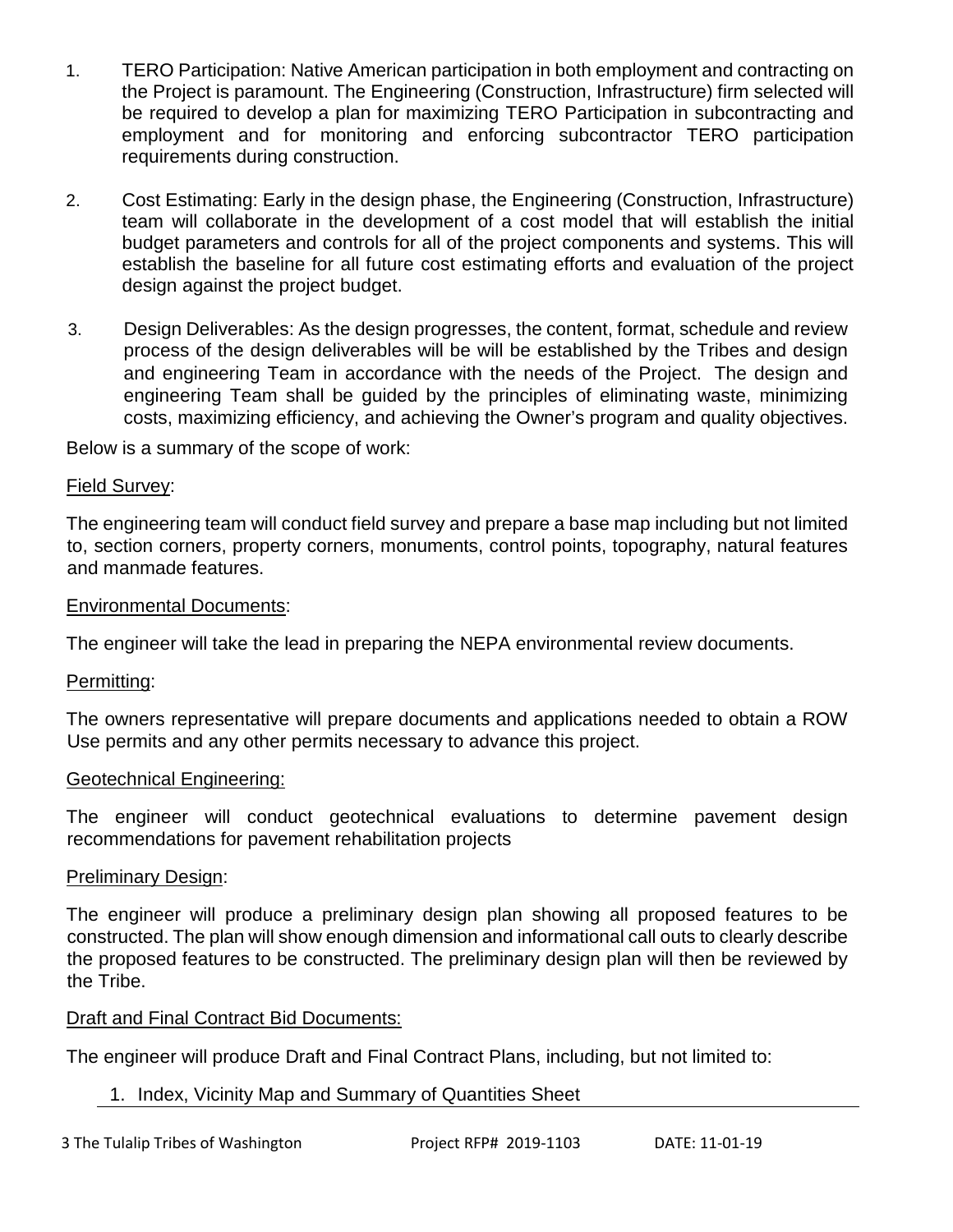- 2. Right of Way Plans and Needs
- 3. Alignment Plan and Sections
- 4. Site Preparation, TESC and Existing Utilities Plan and Details
- 5. Road and Drainage Plans and Details
- 6. Signage and Striping Plans and Details
- 7. Traffic Control Plans and Construction Staging Plans
- 8. Illumination Plans
- 9. Other Plan and Details as needed

The engineer will prepare Draft and Final Contract Specifications including amendments, general, and special provisions in MS Word 2010.

The engineer will prepare Draft and Final Engineer's Opinion of Probable Construction Costs in MS Excel format including quantities and unit bid prices using WSDOT's Unit Bid Analysis database. The engineer will create a binder to provide backup documentation of calculated quantities and unit prices. A paper copy of the engineer's opinion of probable costs backup documentation binder will be provided with the draft and final Engineer's Opinion of Probable Construction costs.

## Draft and Final Construction Working Day Estimate:

The engineer will prepare a critical path method schedule to determine the number of required working days and a proposed order of work for the construction activities. The schedule will consider all construction activities which may impact constructing the project. It will include, but not be limited to, procurement time for equipment and materials, time required to obtain permits from outside agencies, cure times, seasonal restrictions, permit restrictions and other construction complexities.

## Draft Review:

The engineer will compile the plans, special provisions and engineer's opinion of probable costs from prepared PS&E documents and submit them to the Tribes for review. The engineer will organize and facilitate the draft review and consolidate the review comments. The engineer will review the comments, prepare responses to comments and send them back to the Tulalip Tribes for approval prior to preparing the final bid documents. The engineer will address the comments received during the review process with the Tulalip Tribes.

## Construction Support:

The engineer will assist the Tulalip Tribes during the construction. The assistance during construction is provided to answer questions by the Contractor and provide clarification of the design plans, details and specifications. Additional services during construction can include construction engineering, construction documentation support, construction observation, and participation in weekly construction meetings.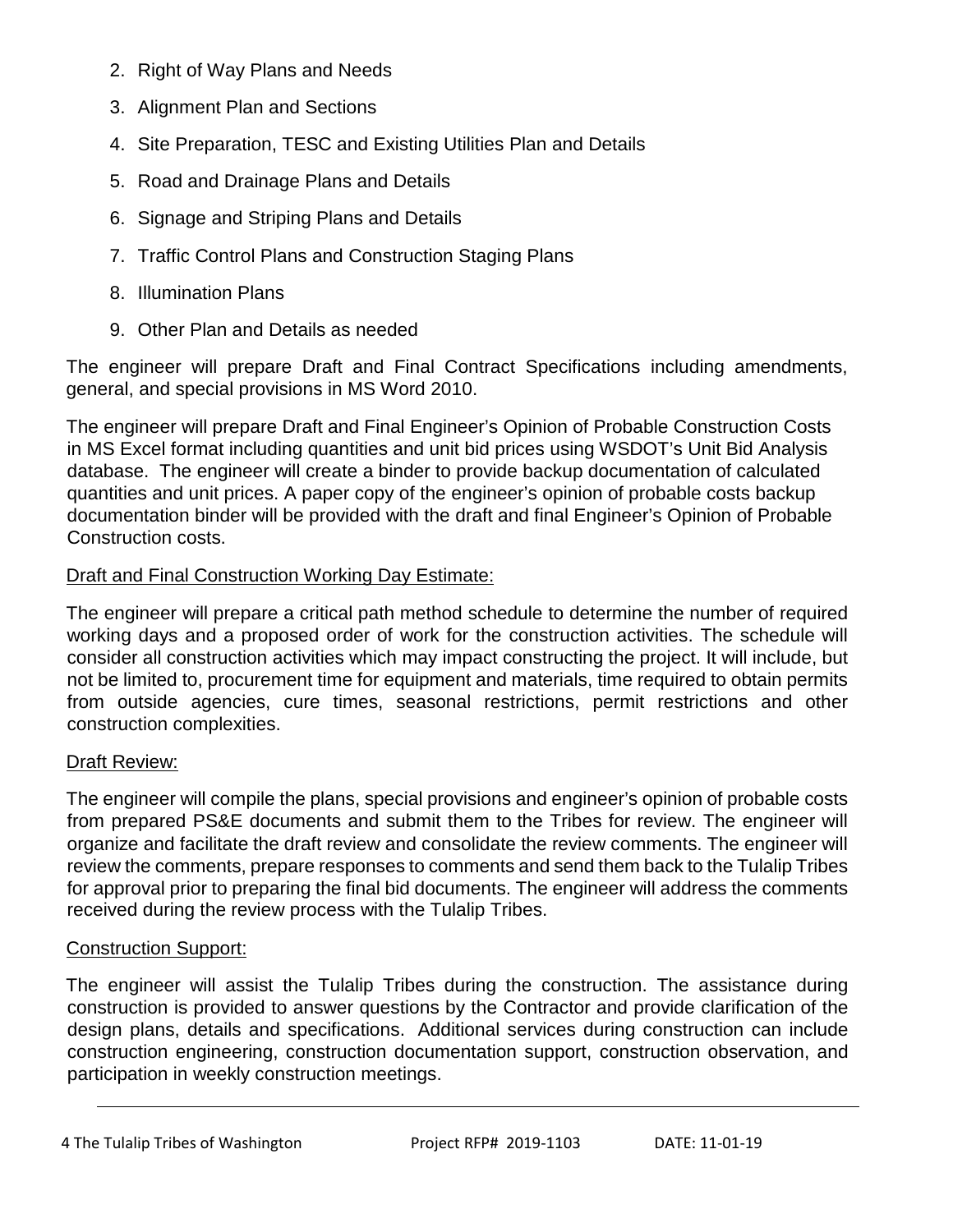## **5.0 SELECTION AND AWARD PROCESS**

The intent of this RFP is to solicit interest from Engineering (Construction, Infrastructure) firms for the project design (bid documents, plans and specifications) and consultation on the physical construction of the 81st Street NE pavement rehabilitation and safety improvements project. A selection committee will review the written proposals. Only proposals that meet mandatory requirements will be considered. Selection will be made based upon the evaluation of the Engineering (Construction, Infrastructure) firm's qualifications, the technical merits of the proposal and the cost of the project.

The process for selection of the Engineering (Construction, Infrastructure) firm is anticipated to be as follows:

- 1. Consultant submitting a proposal will be scored and ranked on the basis of the evaluation criteria set forth in this RFP.
- 2. The Tulalip Tribes reserves the right to check references of the Contractor(s) at any time during the selection process. Should the information obtained during the reference checks cause concern regarding the firm's past performance or their ability to successfully perform the contracts to be executed based on the requirements of this RFP, the Tulalip Tribes has the sole discretion to determine a Contractor is not qualified for the Project. References can include The Tulalip Tribes, provided the Contractor has performed past project with the Tulalip Tribes, and others whether specifically listed by the proposing firm or not.

#### *Mandatory Requirements:*

- 1. Completed Proposal submitted on time
- 2. An original plus three (3) copies of the complete Proposal
- 3. Transmittal letter

#### *Qualifications, Technical Merit and Cost*

- 1. Qualifications of firm and key personnel (20 points)
- 2. Project Understanding, Approach, and Proposed Schedule (Technical Merit) (40 points)
- 3. Cost Proposal (40 points)

## TOTAL OF 100 EVALUATION POINTS

#### **6.0 INTERVIEWS**

After reviewing the Proposals, the Selection Committee may conduct interviews with the Proposers.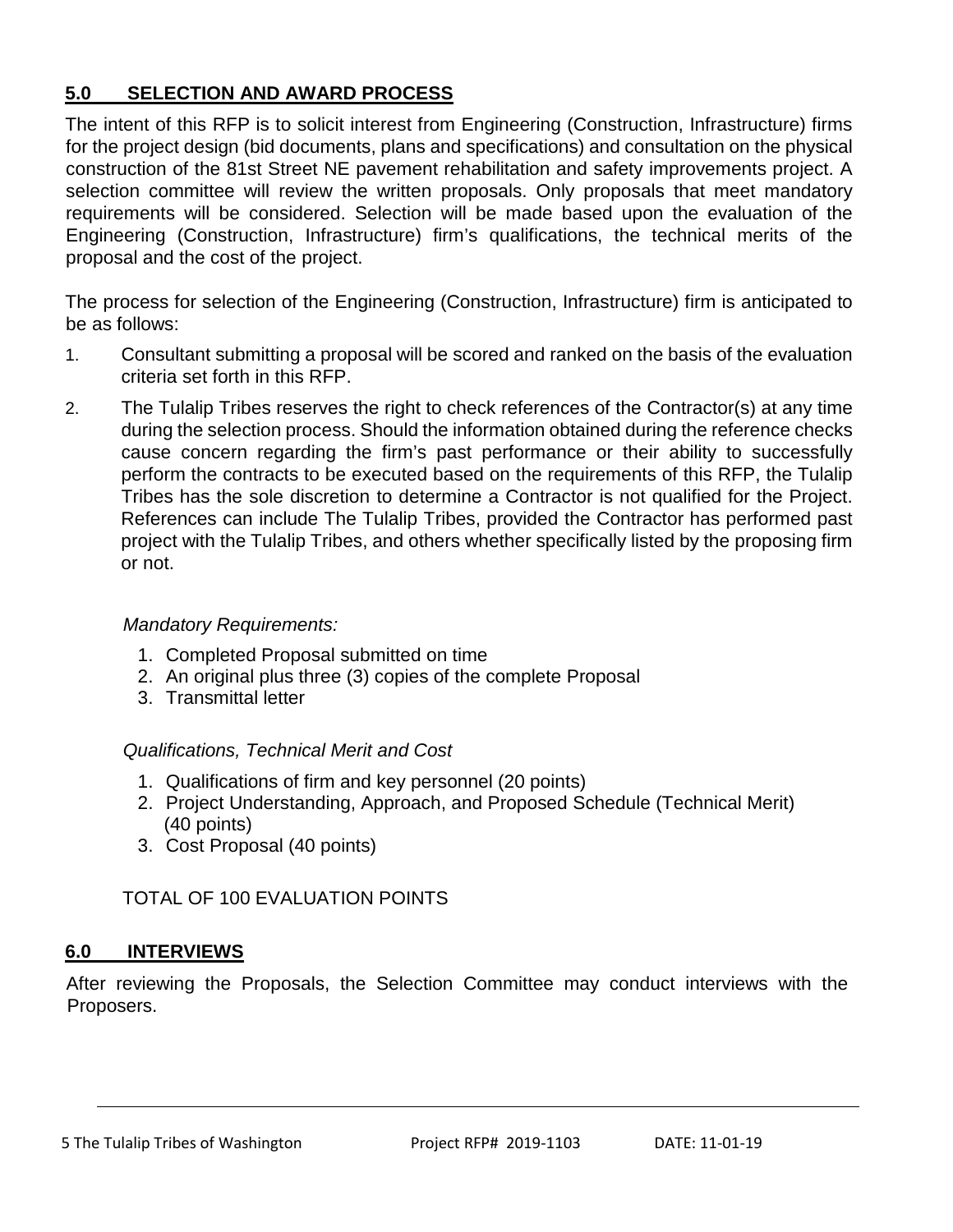## **7.0 SUBMISSION FORMAT**

Every Proposer must reply to each of the evaluation criteria set forth below in a clear and concise manner. Responses must be in the same order as listed, clearly separated and labeled by response. Brevity is preferred. Do not duplicate information presented in the Submission. Pay attention to specific requests for information. Organize the Submission in a manner that enables the selection committee to quickly access the requested, and pertinent, information. Proposals shall be submitted on 8 ½ x 11 pages unless otherwise requested and in a sealed envelope.

**1.TERO Certification**: Native American Owned Businesses (NAOBs) submitting proposals shall submit evidence of certification from the Tulalip Tribes' TERO (Tribal Employment Rights Ordinance) office as being a certified NAOB or Tulalip Tribal Member NAOB with their Submission in order to obtain the preferences provided for in this RFP.

- **2. Proof of Bond and insurance**
- **3. Washington State Contractors licenses**
- **4. Detailed cost estimate**

## **8.0 FINAL SELECTION**

The Tulalip Tribes of Washington intend to select the Engineering (Construction, Infrastructure) Team that meets the criteria set above from the Submission and the Interview (if held). Final selection must be approved by and shall be at the sole discretion of the Tulalip Tribes' Board of Directors. The Tulalip Tribes reserve the right to select any responsive and responsible Firm they determine.

## **9.0 RIGHT OF REJECTION**

The Tulalip Tribes of Washington reserves without limitation and may exercise at its sole discretion, the following rights and conditions with regard to this Procurement process:

- 1) To cancel the Procurement process and reject any and all RFPs and/or Proposals;
- 2) To waive any informality or irregularity;
- 3) To revise the Procurement Documents and schedule via an addendum;

4) To reject any Proposer that submits an incomplete or inadequate response or is not responsive to the requirements of this RFP;

5) To require confirmation of information furnished by a Proposer, require additional information from a Proposer concerning its Submittal and require additional evidence of qualifications to perform the work described in this RFP;

6) To provide clarifications or conduct discussions, at any time, with one or more Proposers;

7) To contact references that are not listed in the Proposer's Submittals and investigate statements on the Proposals and/or qualification of the Proposer and any firms or individuals identified in the Proposal;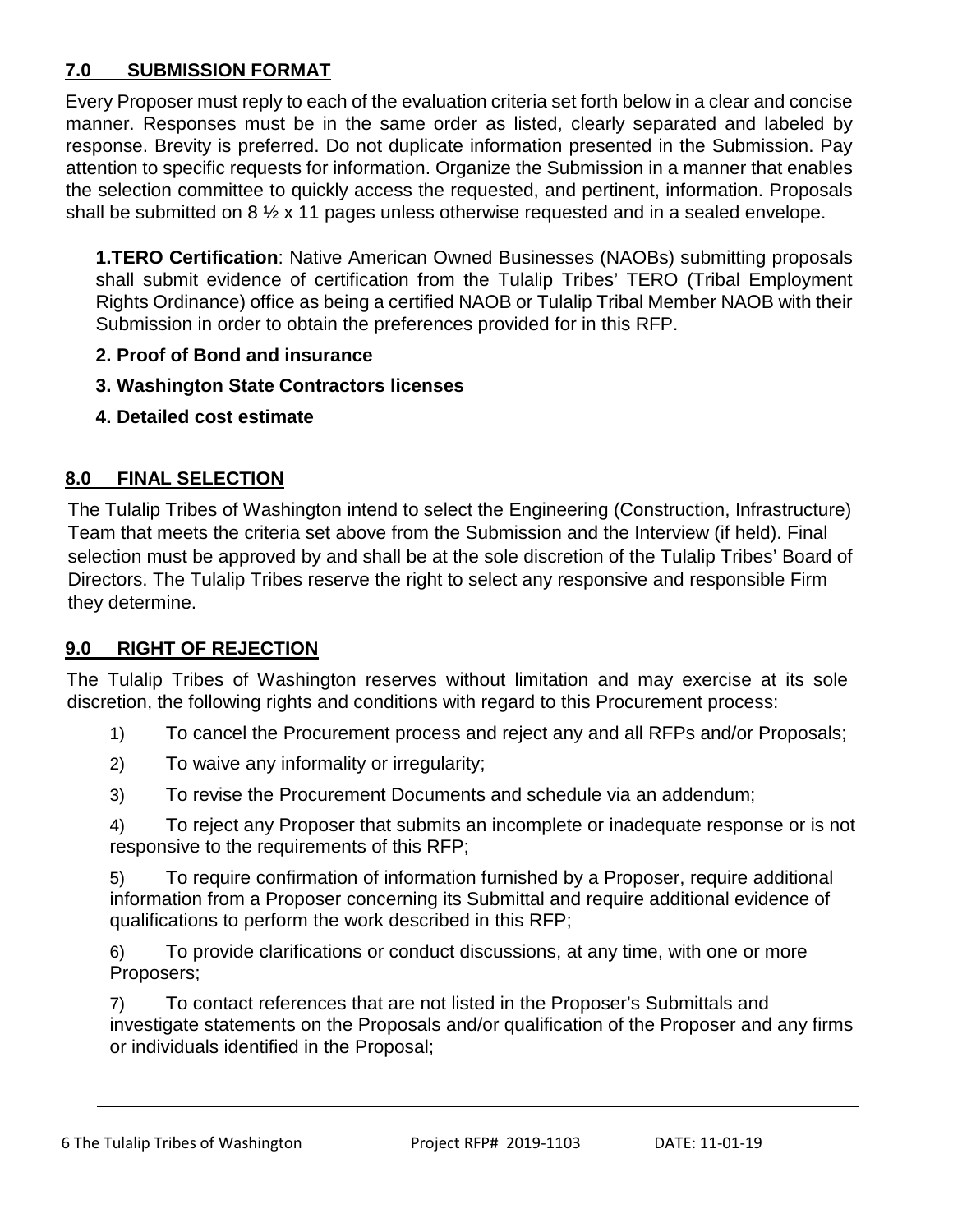8) To consider alternative technical concepts and/or approaches identified by Proposers;

9) To take any action affecting the RFP process or the Project that is determined to be in the Owner's best interests; and

10) Approve or disapprove of the use of particular Sub consultants, Subcontractors, or Key Team Members and/or substitutions and/or changes to Subconsultants, Subcontractors, or Key Team Members from those identified in the Proposal, such approval or disapproval shall not be unreasonably exercised.

## **10.0 PRODUCT OWNERSHIP**

All drawings, specifications and other documents and electronic data, including such documents that are furnished by any proposer to Owner pursuant to this RFP ("Work Product") are deemed to be instruments of service and design, and engineering firm shall retain the ownership and property interests therein, including but not limited to any intellectual property rights, copyrights and/or patents, subject to the provisions set forth below. Notwithstanding the above, any portion of any Proposal that consists of architectural and other design elements and specifications that are unique to the Project will be the property of the Tulalip Tribes of Washington, including but not limited to any intellectual property rights, copyrights and/or patents. Proposers shall specifically designate those portions of the Work Product for which ownership in the Work Product meet the above definition and that shall be transferred. Such grant and transfer are conditioned on Owner's express understanding that any alteration of the Work Product without the involvement of the Proposer is at Owner's sole risk and without liability or legal exposure to the Proposer or anyone working by or through the Proposer, including Design Consultants of any tier.

## **11.0 LICENSING REQUIREMENTS**

All individuals, businesses, entities, and organizations engaged in business activities on the Tulalip Indian Reservation shall obtain a Tulalip Tribal Business License. This applies to all contractors, subcontractors, materialmen, suppliers, and consultants, regardless of tier or location, working on the project.

The Engineering (Construction, Infrastructure) firm shall be licensed by the State of Washington.

Note: Any professional or business licenses required will be the sole cost and responsibility of the Engineering (Construction, Infrastructure) firm.

## **12.0 SUBMISSION DEVELOPMENT COSTS**

The Owner accepts no liability for the costs and expenses incurred by firms in responding to this Procurement. Each Proposer that enters into the Procurement process shall prepare the required materials and the Proposal at its own expense and with the express understanding that it cannot make any claims whatsoever for reimbursement from the Owner for the costs and expenses associated with the process.